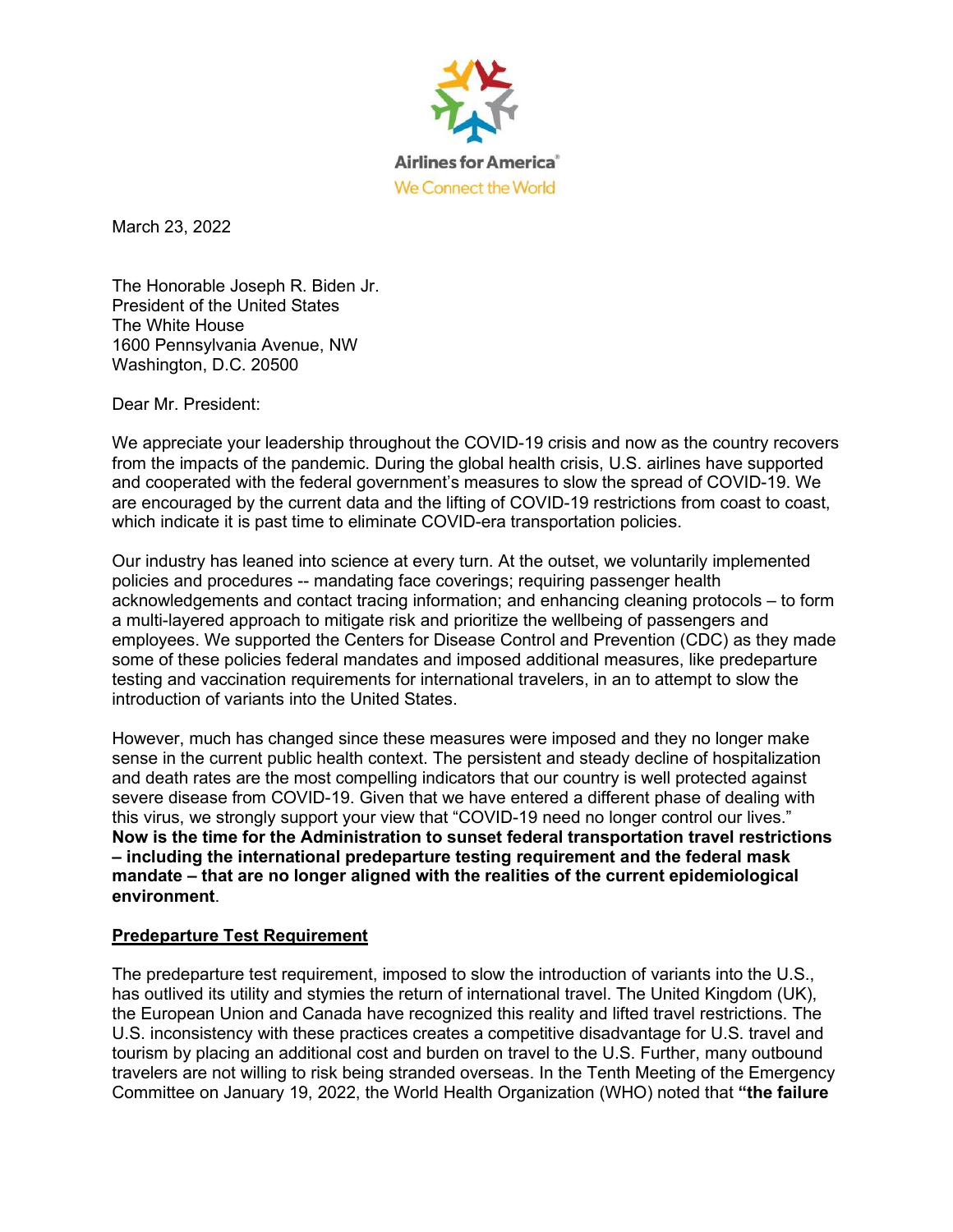March 23, 2022 Page 2

**of travel restrictions introduced after the detection and reporting of Omicron variant to limit international spread of Omicron demonstrates the ineffectiveness of such measures over time."** The WHO recommended that countries consider a risk-based approach to the facilitation of international travel by lifting measures, like testing and/or quarantine requirements, for individual travelers who are fully vaccinated with COVID-[1](#page-1-0)9 vaccines listed by the WHO.<sup>1</sup> Finally, a recent study by Oxera and Edge Health that examined the effectiveness of travel restrictions in Europe concluded that such measures have failed to prevent the spread of COVID-19.[2](#page-1-1)

## **Mask Mandate**

The science clearly supports lifting the mask mandate, as demonstrated by the recently released CDC framework indicating that 99 percent of the U.S. population no longer need to wear masks indoors. Several studies completed **before we had the added layer of widespread availability of vaccines**, including one from Harvard's T.H. Chan School of Public Health $^3$  $^3$  and another from the U.S. Department of Defense $^4$  $^4$ , have concluded that an airplane cabin is one of the safest indoor environments due to the combination of highly filtered air and constant air flow coupled with the downward direction of the air. Lifting the mask mandate in airports and onboard aircraft can be done safely as England has done. Importantly, the effectiveness and availability of high-quality masks for those who wish to wear them gives passengers the ability to further protect themselves if they choose to do so. It makes no sense that people are still required to wear masks on airplanes, yet are allowed to congregate in crowded restaurants, schools and at sporting events without masks, despite none of these venues having the protective air filtration system that aircraft do.

It is critical to recognize that the burden of enforcing both the mask and predeparture testing requirements has fallen on our employees for two years now. This is not a function they are trained to perform and subjects them to daily challenges by frustrated customers. This in turn takes a toll on their own well-being.

The high level of immunity in the U.S., availability of high-quality masks for those who wish to use them, hospital-grade cabin air, widespread vaccine availability and newly available therapeutics provide a strong foundation for the Administration to lift the mask mandate and predeparture testing requirements. We urge you to do so now.

We are requesting this action not only for the benefit the of the traveling public, but also for the thousands of airline employees charged with enforcing a patchwork of now-outdated regulations implemented in response to COVID-19.

Respectfully,

<span id="page-1-0"></span><sup>1</sup> https://www.who.int/news/item/19-01-2022-statement-on-the-tenth-meeting-of-the-international-healthregulations-(2005)-emergency-committee-regarding-the-coronavirus-disease-(covid-19)-pandemic <sup>2</sup> <https://www.iata.org/contentassets/31f976cb5de0427cbe4a85958857a472/oxera.pdf>

<span id="page-1-2"></span><span id="page-1-1"></span><sup>3</sup> https://npli.sph.harvard.edu/resources-2/aviation-public-health-initiative-aphi/

<span id="page-1-3"></span><sup>4</sup> https://www.ustranscom.mil/cmd/panewsreader.cfm?ID=C0EC1D60-CB57-C6ED-90DEDA305CE7459D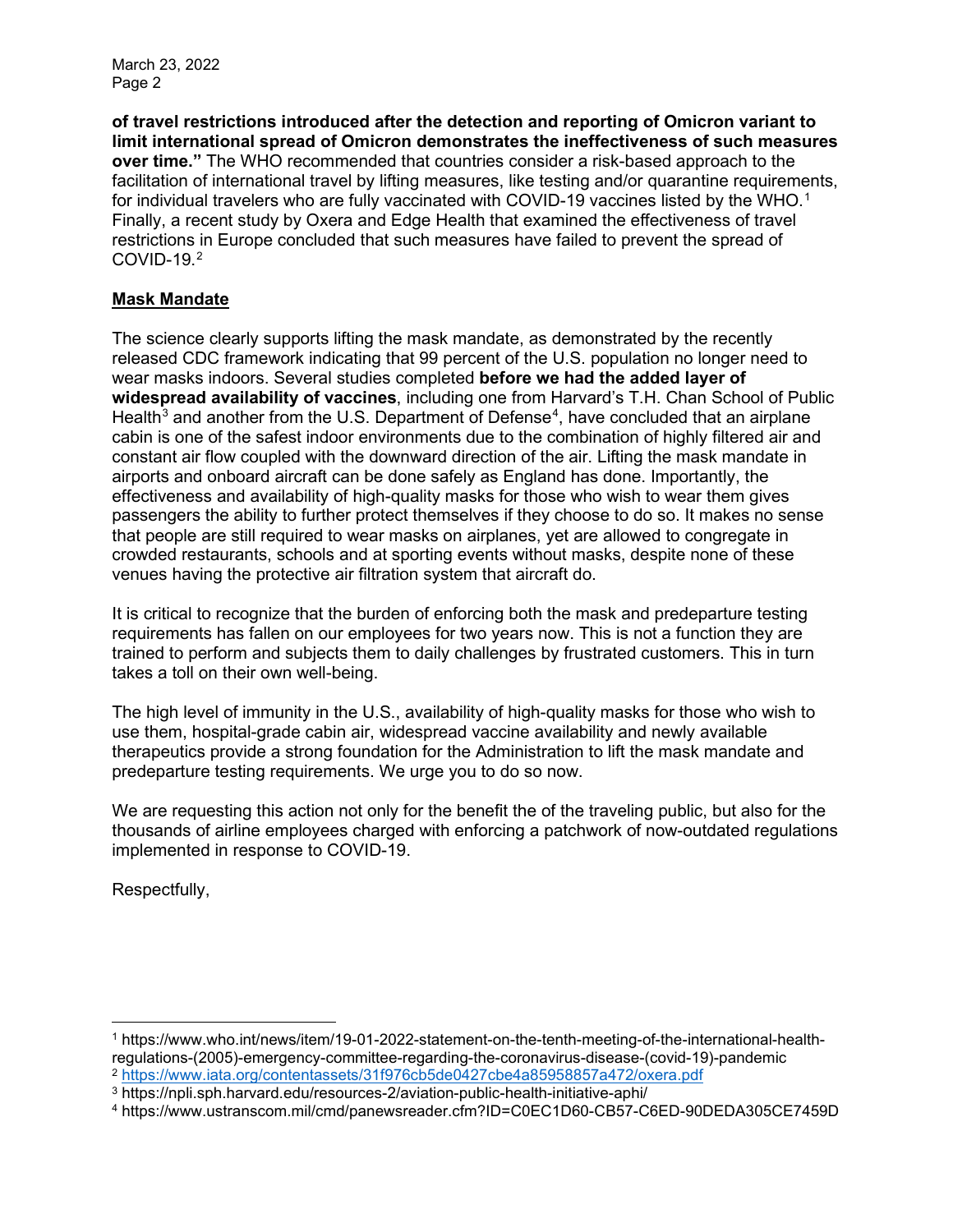March 23, 2022 Page 3

Ben Minum

Ben Minicucci CEO Alaska Air Group

John Deth

John W. Dietrich President & CEO Atlas Air Worldwide

Scot Struminger EVP & CEO, Aviation FedEx Express

Robin Hayes CEO JetBlue Airways

Scott Kirby CEO United Airlines Holdings

Nicholas & Calis

Nicholas E. Calio President & CEO Airlines for America

W. Douglas Pala

W. Douglas Parker Chairman & CEO American Airlines

Ed Post

Ed Bastian CEO Delta Air Lines

Peter R. Ingram President & CEO Hawaiian Airlines

Stany C Kelly

Gary C. Kelly Chairman & CEO Southwest Airlines

Beendan L. Canaran

Brendan Canavan President UPS Airlines